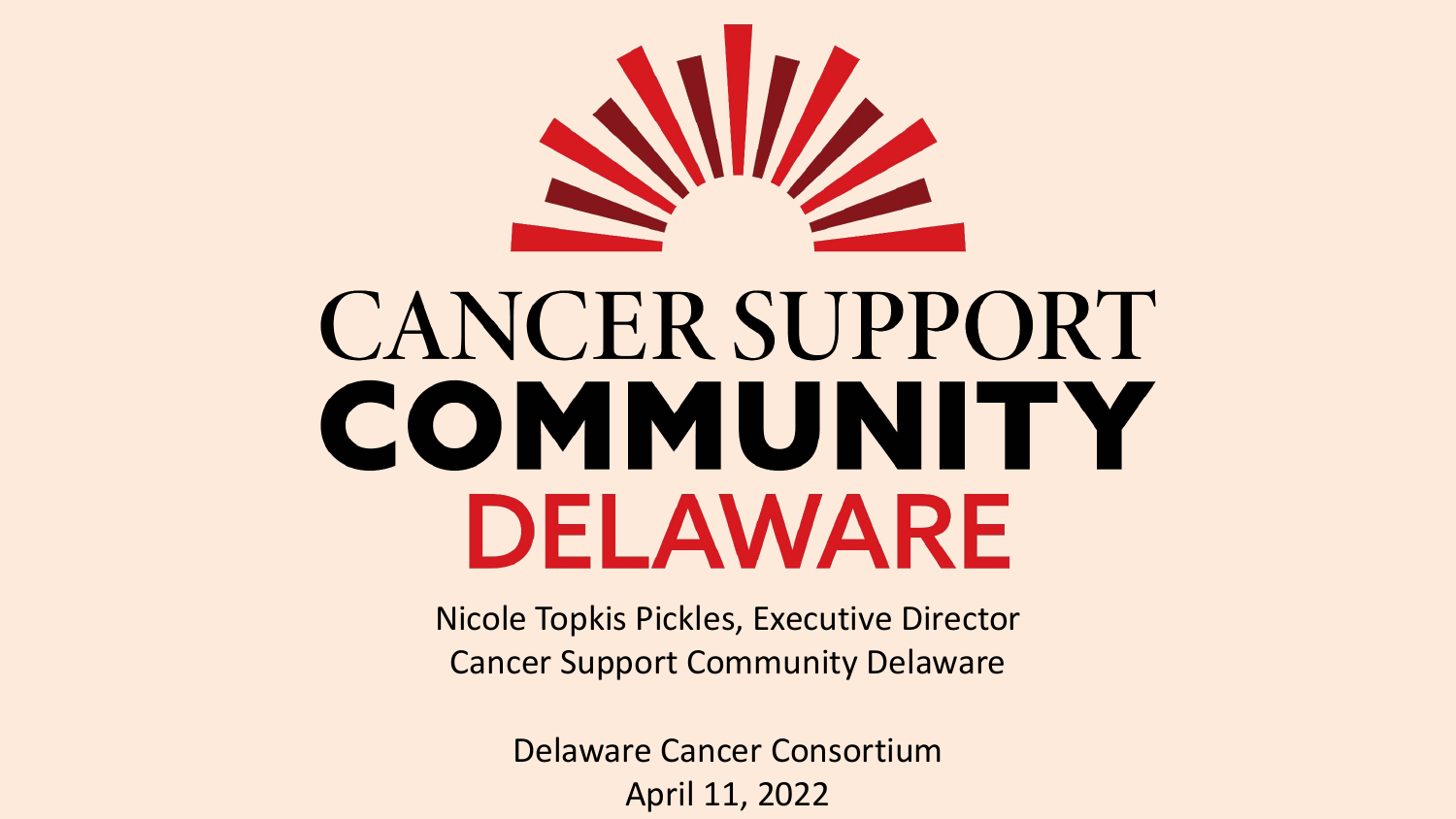### Benefits of Virtual Services

Quotes directly from CSCDE's participants during the past two years:

"Not feeling isolated and with fellow travelers on our journey with cancer"

"With COVID I feel blessed to be part of a community and feel connected"

"It may not be the same as being in person, but it still has given us a way to be forever connected while at the same time protecting our compromised immune systems"

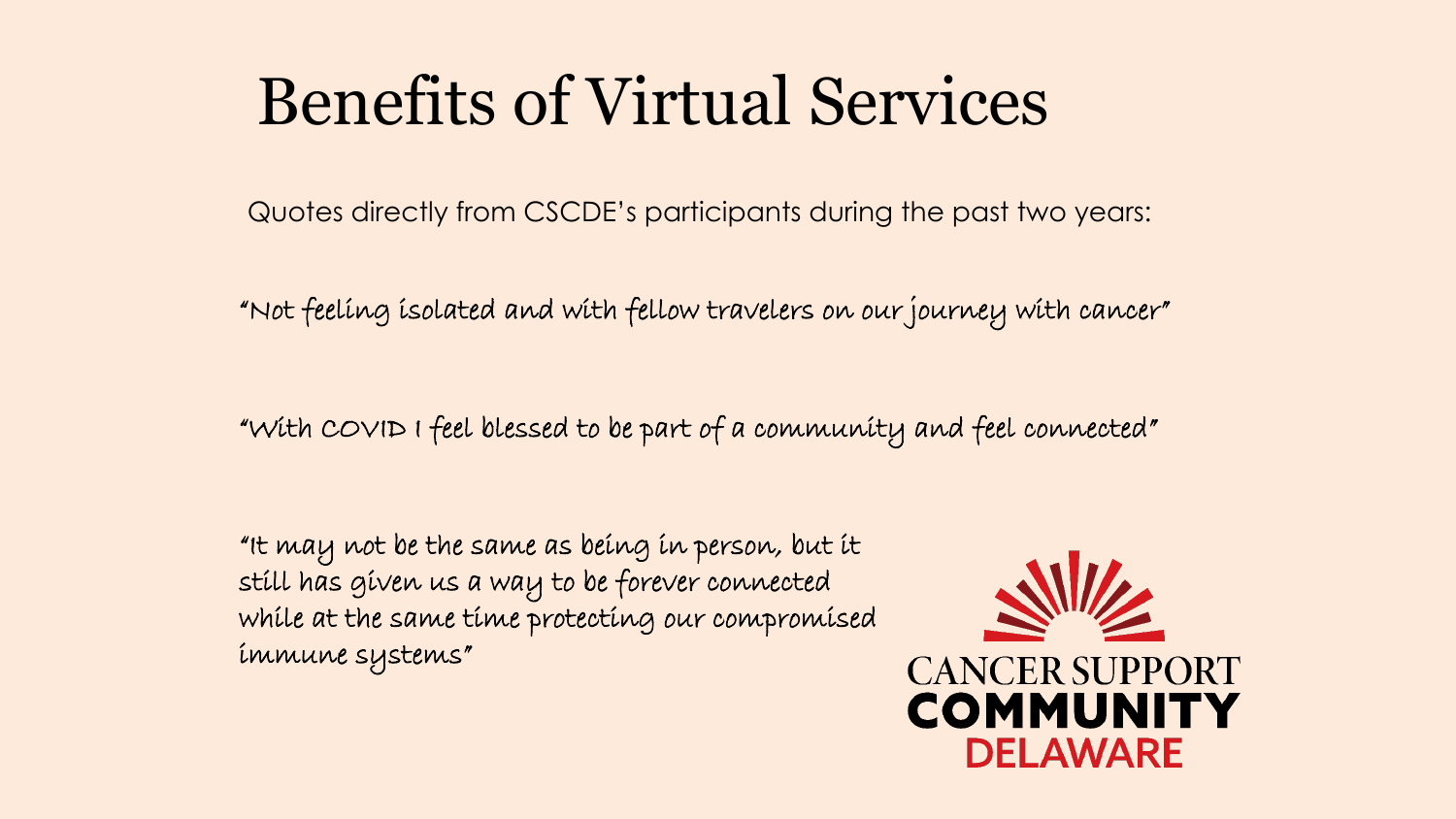### Dramatic Increase in Numbers

Cancer patients, caregivers and family members served throughout DE:

2019: 1,200 people served

2020: 6,100 people served

2021: **13,600** people served



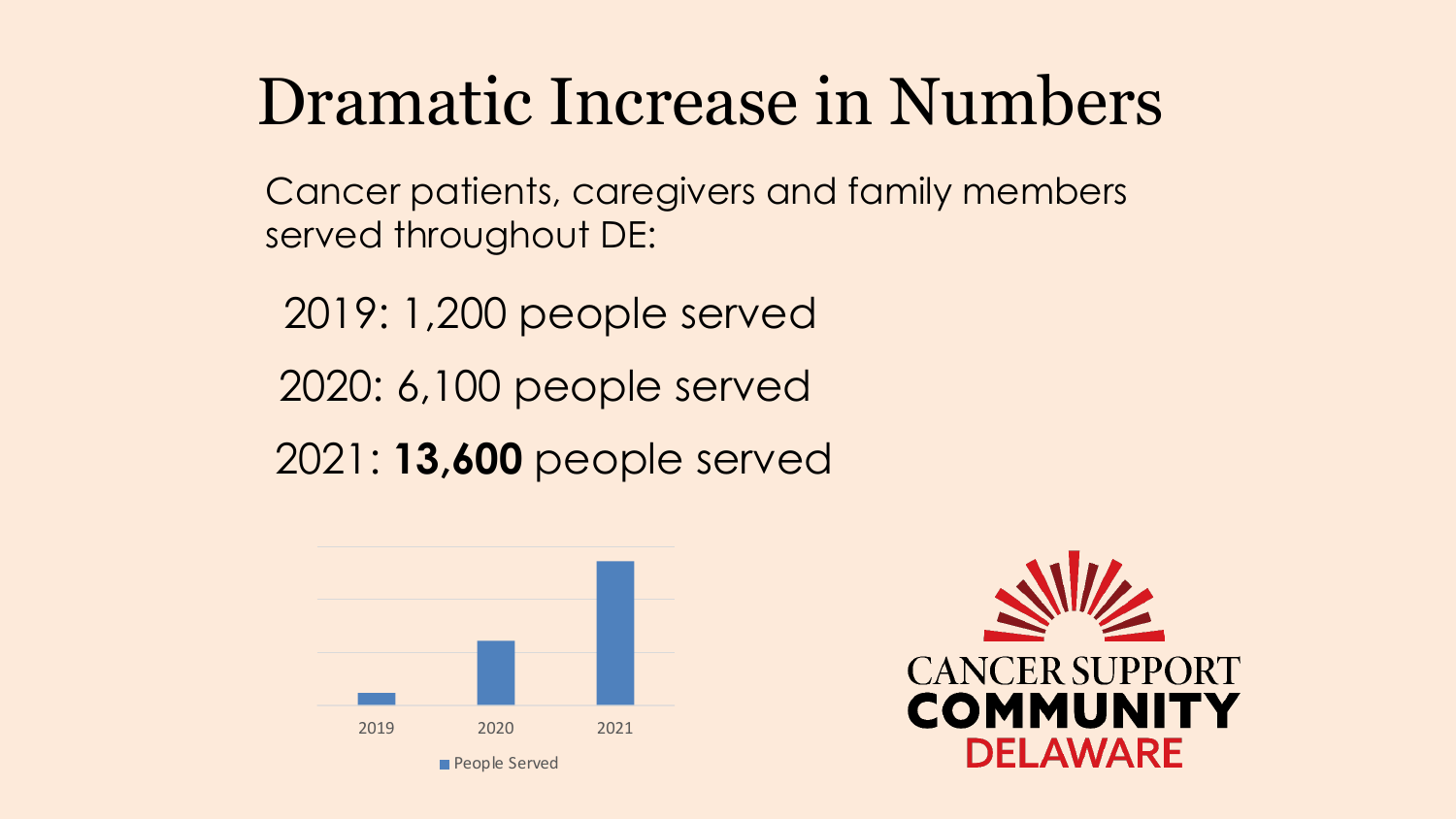### Role of Social Media, Website and Other Tools

Reaching more people and untapped communities

Website: [cancersupportdelaware.org](http://www.cancersupportdelaware.org/)



This Week's Educational & Mind/Body **Stress Reduction Virtual Programs** 



### **March 31st**

10am - Chair Yoga with Reber, Sussex Hybrid\*\* 11am - Absolutely Positively Beginners Yoga with Reber, Sussex Hybrid\*\*

12:30pm - Stiff Men's Yoga with Reber, Sussex Hybrid\*\*

### **April 1st**

lin

10:00am - Walking Warriors at Winterthur

(\*NCC Hybrid denotes program available in-person at New Castle County office and on Zoom)

(\*\*Sussex Hybrid denotes program available in-person at Sussex County office and on Zoom)

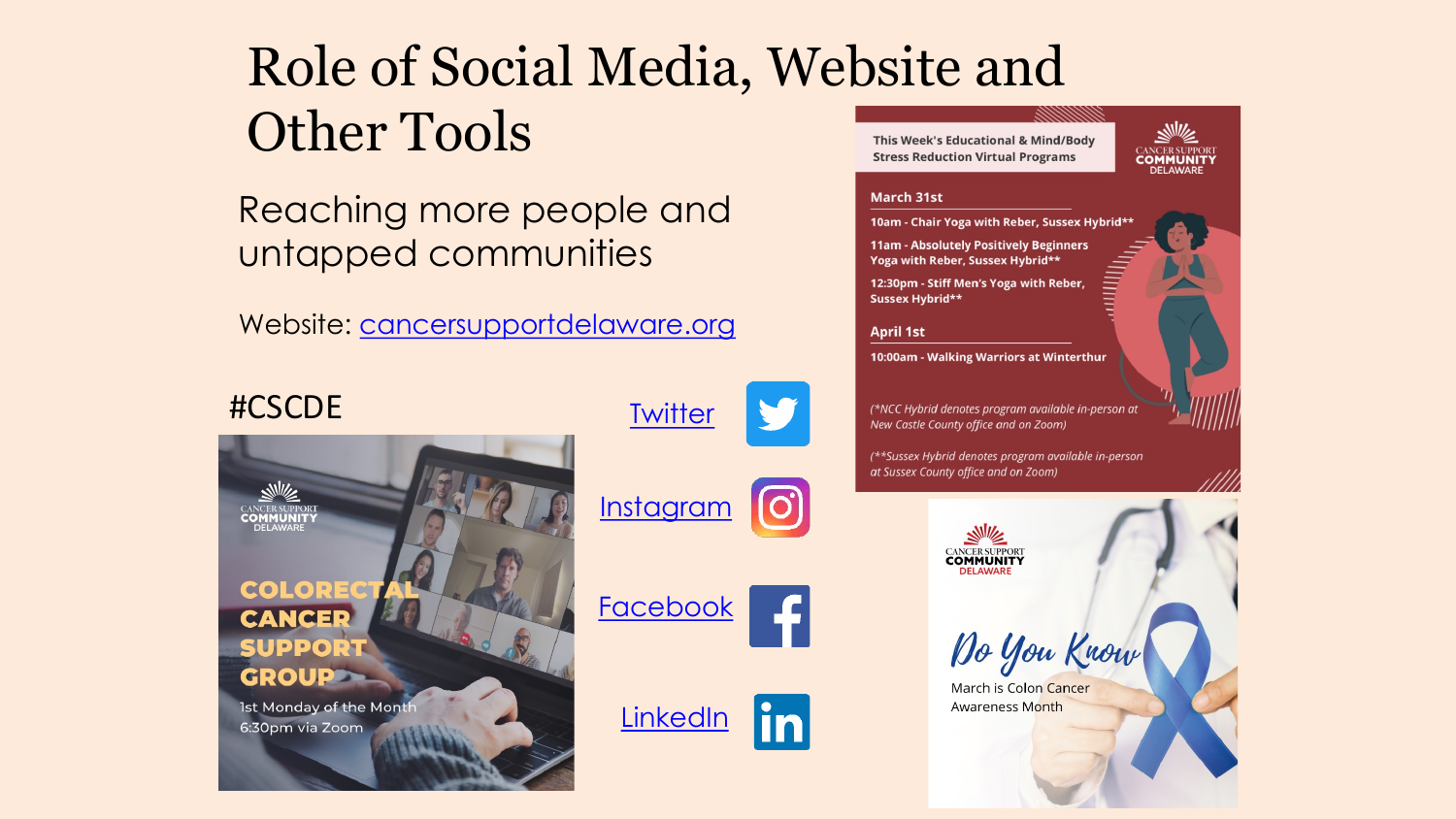### Keystones to Success

-Increased value of community partnerships

-Flexibility of funders, grantors and foundations

-Incyte Cancer Care Assistance Fund

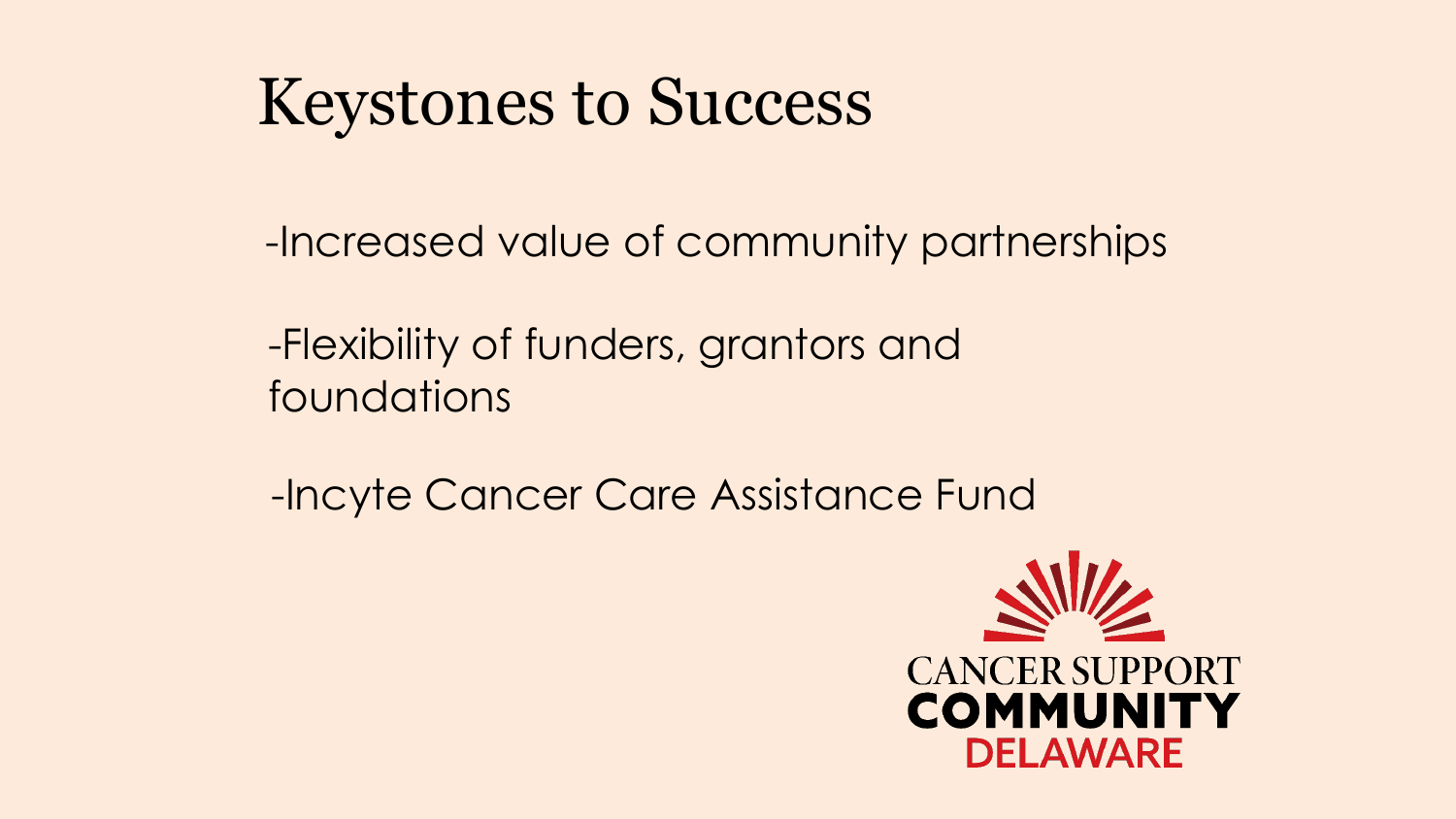## Looking Forward

Mission impact of COVID-19 on the future of CSCDE

- Re-evaluate our support and program offerings
- Re-evaluate our delivery model: Hybrid **Platform**
- Reassess marketing strategies
- Add a new mission component financially assisting cancer patients in Delaware